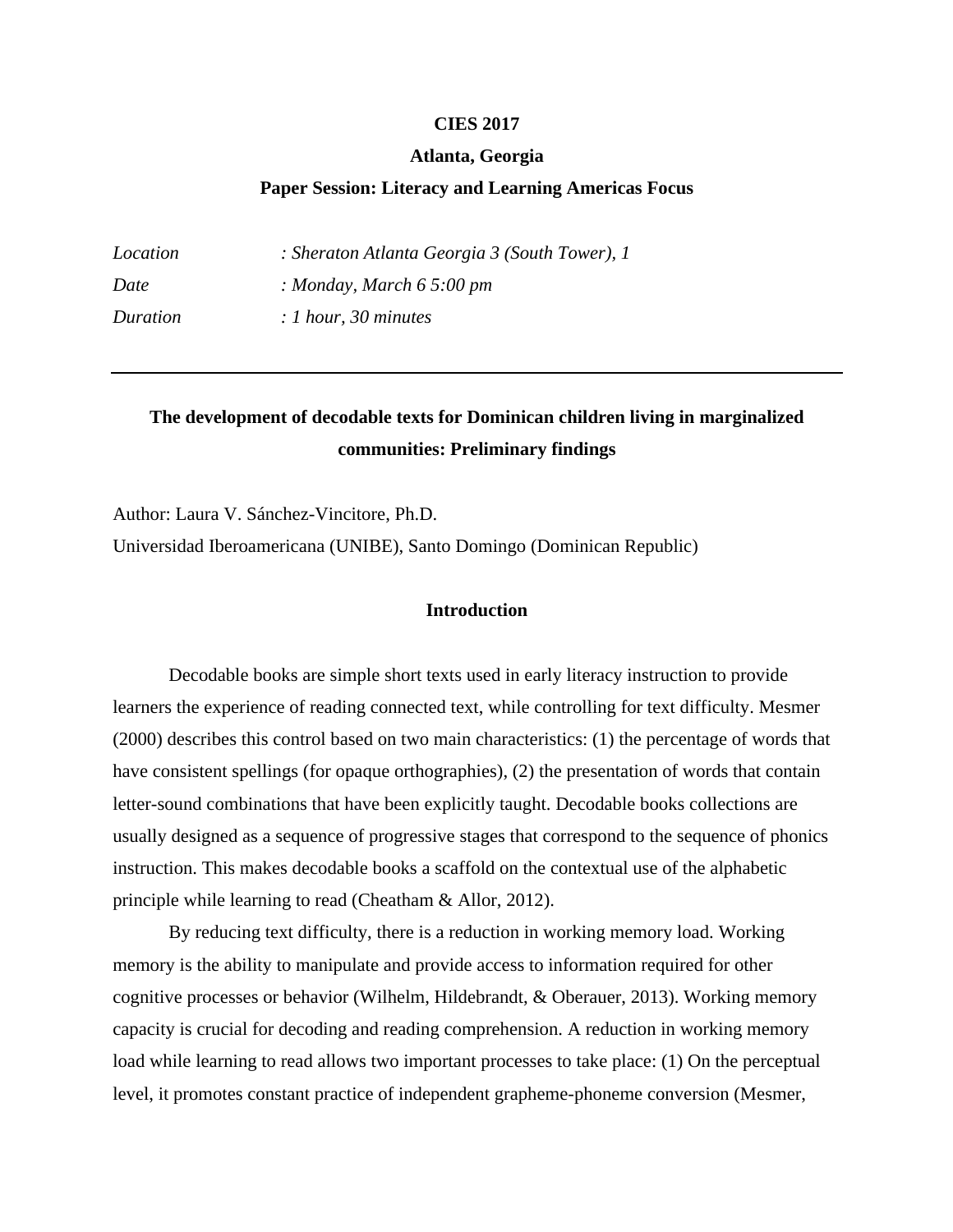2010). According to Share, (1999), every successful trial of phonological recoding independently reached by the learner, promotes self-teaching mechanisms that boost early literacy acquisition. This contributes to a faster lexical access through phonological recoding. Therefore, the constant repetition of successful recoding trials supports the necessary changes in the brain's visual and language regions that are required for reading. This changes happen specifically in the Visual Word Form Area, an association area in the brain originally specialized for face recognition that gradually becomes fine-tuned to words and letters (Dehaene et al., 2010). Decodable books are a resource that could contribute to reading automaticity attainment. (2) Regarding higher order processes, by allowing children to focus on a limited set of already-taught graphemes, the attentional resources usually allocated towards decoding infrequent graphemes, could become available for comprehension. Therefore, learners develop and practice reading comprehension strategies from the beginning of literacy instruction.

## **Project Read – Decodable text production**

Project READ is a USAID-funded educational project that aims to improve reading outcomes in 200,000 children from 600 public schools across the Dominican Republic. Part of this project's intervention strategy is to create high quality, low cost, easily applicable, easily replicable evidence-based reading materials for children to practice literacy skills so they could reach reading automaticity. Given the low reading outcomes in terms of word recognition and knowledge of alphabetic principle reported on this project's baseline study (Mencía-Ripley, Sánchez-Vincitore, Garrido, & Aguasvivas-Manzano, 2016), and the lack of appropriate reading materials reported by schools, some of these materials must be focused on early reading practice. Thus, Project Read's multidisciplinary team developed a methodology for creating decodable books to be used by learners in schools.

The current project follows international guidelines for creating decodable and leveled texts for countries of limited reading resources (Davidson, 2013). In order to create the Decodable Books Collection, 6 steps were undertaken: (1) Development of phonics instruction progression; (2) Creation of decodable stages; (3) Book feature optimization; (4) Writing; (5) Illustration; (6) Publishing and printing.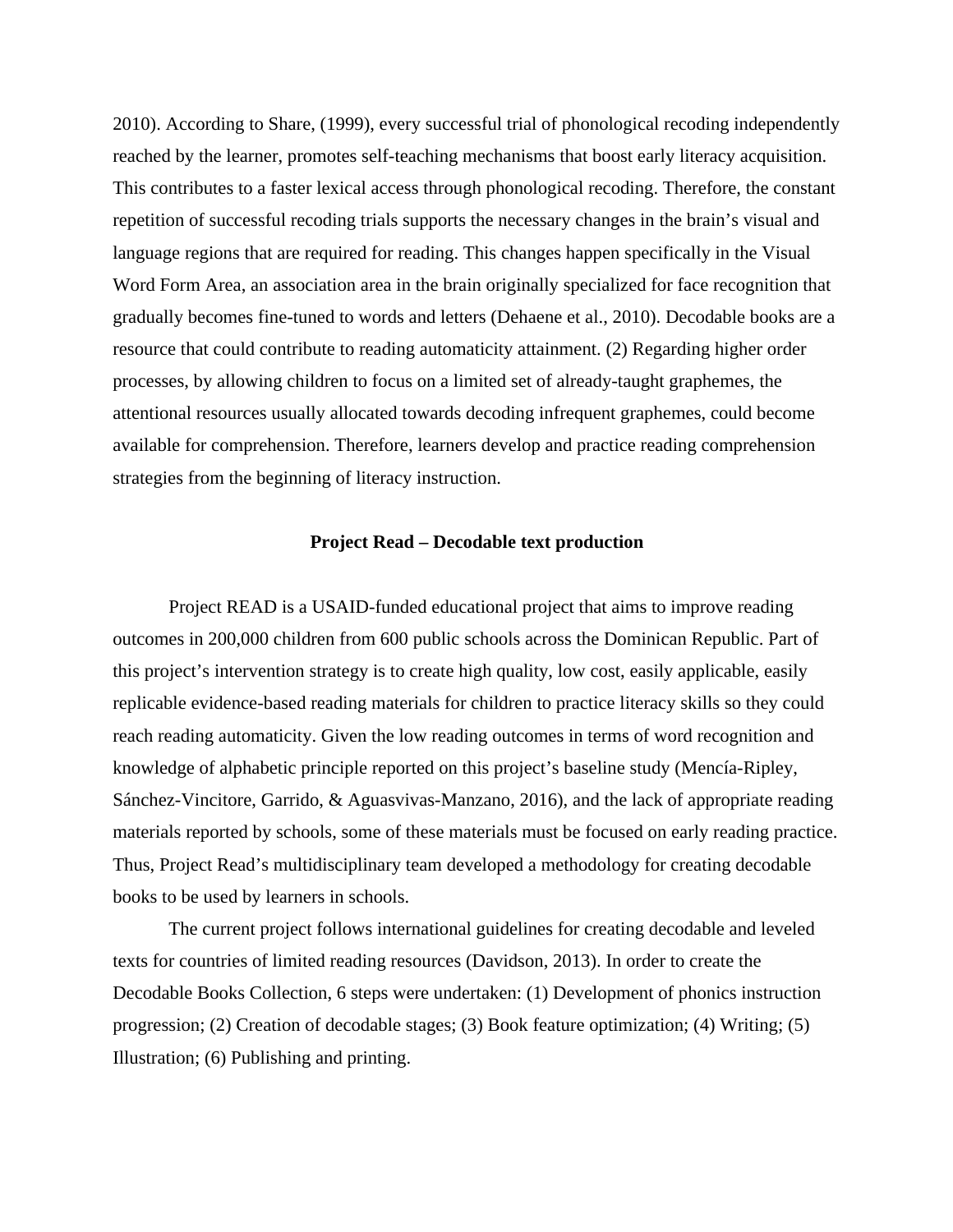*1. Development of phonics instruction progression:* Phonics instruction progression consists of establishing the order in which letter-sound correspondence is taught during class. We determined this progression first by considering letter frequency. We proposed to teach more frequent letters before less frequent letters so that children have more possibilities of reading everyday texts faster. Second, we considered letter combination transparency so the ones with clearer letter-sound correspondences will be taught before more complex ones. We determined a progression of 36 lessons including digraphs and letters that have more than one sound.

#### **Frequency**

| $\sqrt{ }$<br><b>Progression</b> | a  | m | e | $\mathbf n$ | $\Omega$ | $\epsilon$<br>- 5 |  | u | <b>TT</b> | $\sim$ | $\overline{ }$<br>$\overline{\phantom{a}}$ | D | c(k) | $\alpha$ | T | $\mathbf{1}$ | (11)<br><b>TT</b> | $\mathbf{H}$ |
|----------------------------------|----|---|---|-------------|----------|-------------------|--|---|-----------|--------|--------------------------------------------|---|------|----------|---|--------------|-------------------|--------------|
| Sounds                           | л. |   |   | . .         |          | л.                |  |   | -<br>∸    |        |                                            |   | -    | . .      |   |              | -                 |              |

#### **Frequency**

| Progression | ch | bl | fl | DI | <sub>c</sub> | $\sigma$<br>c | gl | - - | $\bullet$ | 2.91<br>$\sigma$<br>5V | $C_{\rm C}$<br>U(3) | $\sim$ | br | cr | dr | $+ v$<br> |
|-------------|----|----|----|----|--------------|---------------|----|-----|-----------|------------------------|---------------------|--------|----|----|----|-----------|
| Sounds      |    |    |    |    |              | -             |    | -   |           |                        | -<br>—              |        |    |    |    |           |

*2. Creation of decodable stages:* We divided the 36 lessons into 6 decodable stages. The text on each book would contain the letters that each stage features, in addition to the letters from previews stages.

To determine if the selected stages follow a true progression, we used Tangerine (a data acquisition software for early literacy assessment developed by RTI) to collect student data on correct words per minute (CWPM). Two groups of children (N=178, 1<sup>st</sup> graders vs.  $2<sup>nd</sup>$  graders) were given a CWPT test on each stage (1 vs. 2 vs. 3 vs. 4 vs. 5 vs. 6). Results show that students read more CWPM on the first stages, and fewer CWPM on the later stages. This supports the idea that first decodable stages are easier for students to decode than later stages. There was one exception for this progression between the second and third stages, in which students read more CWPM on the third stage than the second stage. Later inspection of the book drafts led to the conclusion that words that contained CCV syllables (consonant-consonant-vowel combinations) were causing students to take longer to read words on this stage. Thus, we moved CCVs syllables to the third stage. Figure 1 presents graphical representation of CWPM on each stage by both groups. Table 1 present descriptive statistics on CWPM on each stage.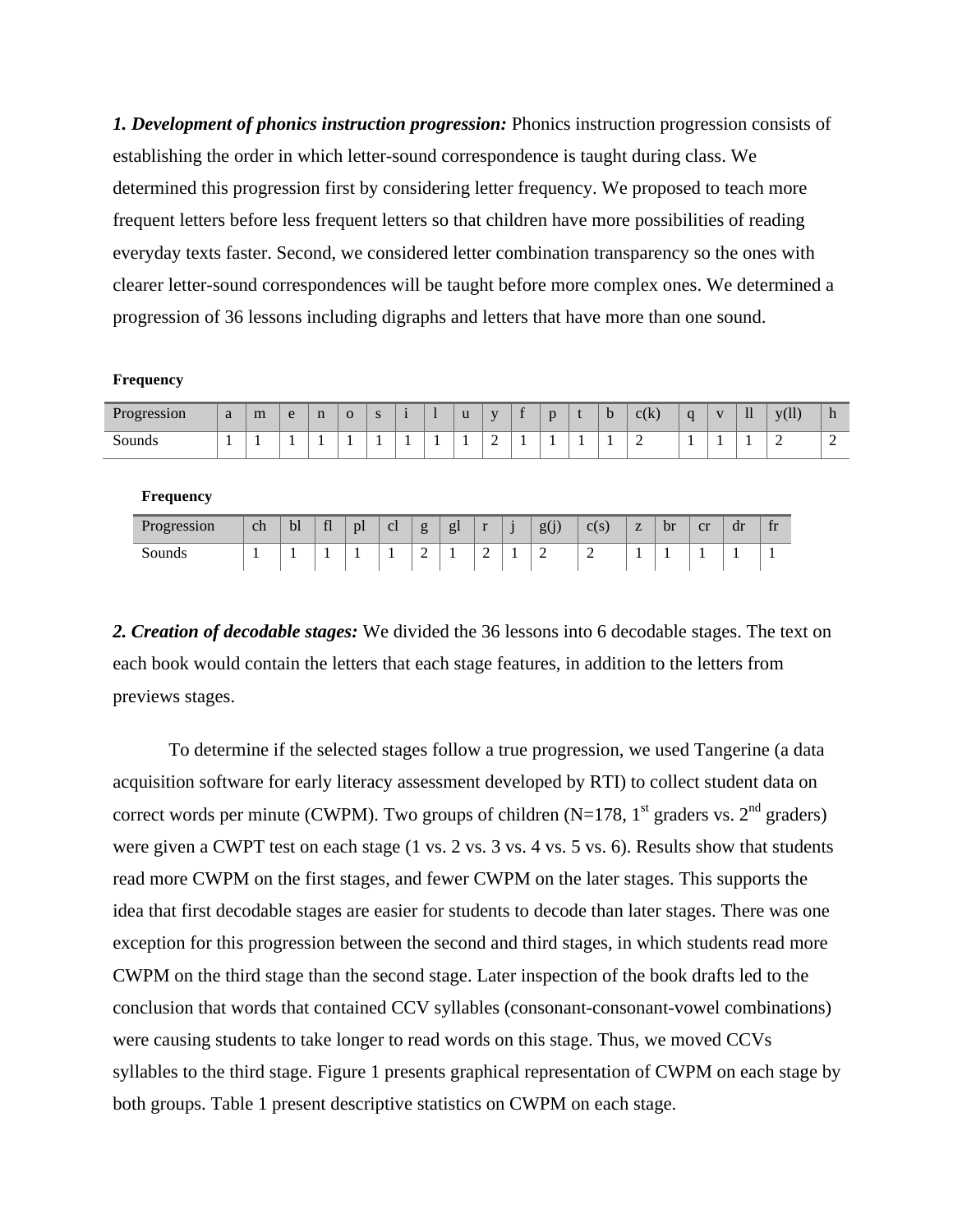





| <b>Descriptive Statistics</b>                                          |     |          |     |       |       |
|------------------------------------------------------------------------|-----|----------|-----|-------|-------|
| <b>Tests</b>                                                           | N   | Min      | Max | Mean  | S.D.  |
| Stage 1                                                                | 178 | 0        | 101 | 25.58 | 29.73 |
| Stage 2                                                                | 178 | 0        | 121 | 18.72 | 25.67 |
| Stage 3                                                                | 178 | 0        | 122 | 21.69 | 27.86 |
| Stage 4                                                                | 178 | 0        | 121 | 17.61 | 24.52 |
| Stage 5                                                                | 178 | $\Omega$ | 118 | 16.24 | 22.82 |
| Stage 6                                                                | 178 | $\Omega$ | 119 | 15.97 | 23.33 |
| Note: $N = sample$ size; Min = minimum; Max = maximum; S.D. = standard |     |          |     |       |       |

The final selection of stages after considering the data analysis is presented on table 2.

# Table 2

|         | <b>Graphemes</b>                 | Syllable type |
|---------|----------------------------------|---------------|
| Stage 1 | amenosilu                        | CV, VC        |
| Stage 2 | $y(i)$ f p t b d                 | CV, VC        |
| Stage 3 | $c(k)$ q v ll y h ch bl fl pl cl | CV, VC, CCV   |
| Stage 4 | g(g) gu gü gl r rr               | CV, VC, CCV   |
| Stage 5 | $\int$ j g(j) c(s) z br cr dr fr | CV, VC, CCV   |
| Stage 6 | $gr$ pr tr $ñ$ cc $x$ $k$ $w$    | CV, VC, CCV   |

*3. Optimization of book features:* We revised Fountas & Pinnell (2006) recommendations for book length and sentence structure. The decodable books collection for this project corresponds to levels A, B, and C from Fountas and Pinnel's recommendations. Level A books are 8 pages long, and contain one short sentence per page. Level B books contain one short or long sentence per page. Level C books have more than one sentence per page, but occupy no more than 5 lines per page. Level A corresponds to decodable stages 1 and 2; level B corresponds to decodable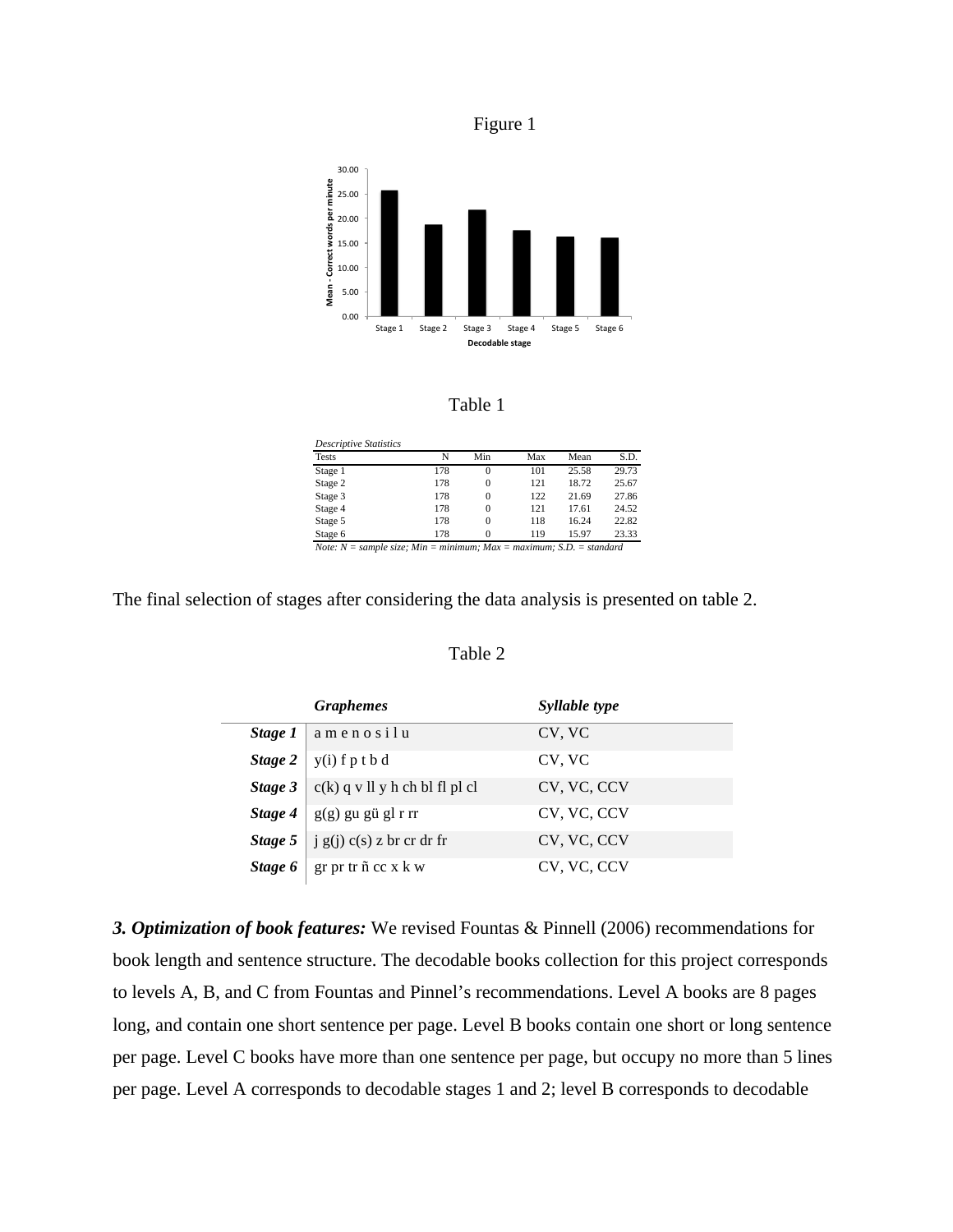stages 3 and 4; and level C, stages 5 and 6. We considered letter type and size to boost perceptual learning (Abadzi, Marinelli, Martelli, Praphamontripong, & Zoccolotti, 2013). We used Andika New Basic, a font created by the Summer Institute of Linguistics for early literacy acquisition, and large font size that was gradually reduced across the stages.

*4. Writing:* Although decodable books foster reading accuracy, the constraints it imposes to writers (including the need to write short sentences, to have simple stories, to constantly repeat language, and to only use a handful of letters) could make the actual reading material feel unnatural in terms of sentence structure and meaning (Adams, 2009; Goodman, Goodman, & Martens, 2002). We invited a professional children's book writer to create the texts to make the books as like children's literature as possible, and allow creative and artistic contents to overcome typical concerns regarding the both grammatical and semantical structure of these books. The author wrote a full narrative of the story that was placed on the back of the book to compensate for the limitations that decodable books impose in terms of word choices. This way, teachers could read the story aloud, therefore also targeting oral comprehension skills.

*5. Illustrations:* The use of images in children's books provide a contextual framework that boosts passage comprehension in children (Russell & Joel, 2002). We expected diverse performance among the students who will read these books, so we used mostly representational images that mirror the text, enhancing passage comprehension both from the text and pictures Fountas & Pinnell (2016). In addition, clear illustrations compensated for a possible lack of story coherence, which is common on the first stages of decodable books. Professors and students from the School of Arts were invited to illustrate the books. Figure 2 presents a sample of cover illustrations.



Figure 2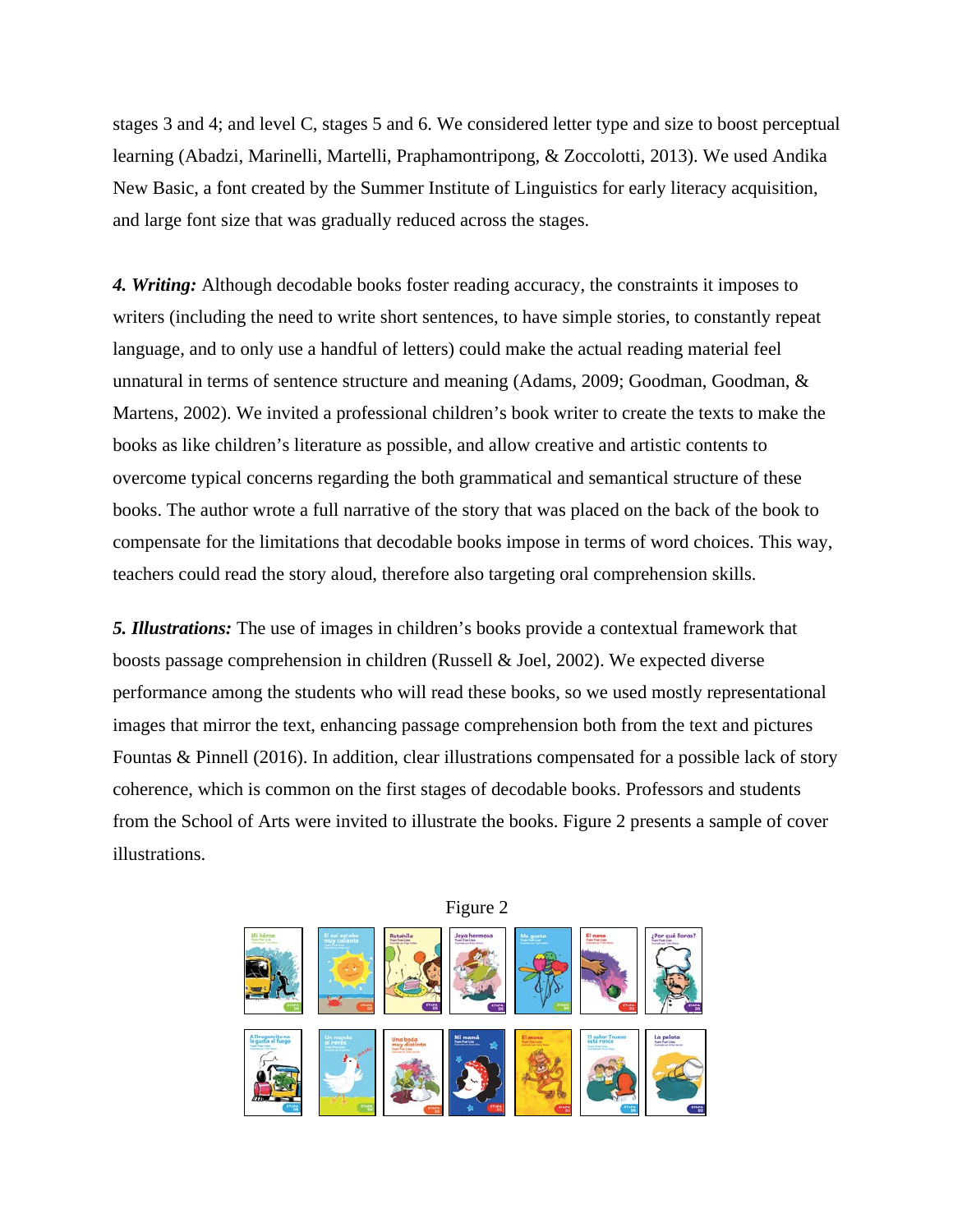*6. Publishing and printing:* We created decodable stages templates using BLOOM, a computer word processor to make and share decodable and leveled books. We transcribed the books into the templates, including illustrations that were then downloaded and sent to press.

## **Conclusions**

The purpose of this paper was to present the steps Project Read undertook to develop a collection of decodable books, to be used by learners during program implementation. Our purpose was to make a product of high quality, low-cost, easily applicable, and easily replicable for book practice. For the *quality* criterion, we revised existing literature in both developed and developing countries, as well as involving a multidisciplinary team that includes children's book writer, educators, researchers, and artists. Also, we have tested our assumptions with user data (such as the decodable progression), and plan to conduct more studies on decodable books. For the *low-cost* criterion, we have reduced book production costs by implementing crowdsourcing strategies. This means that many volunteers worked on every stage of book production. In addition, we are using BLOOM as a word processor and layout management system that facilitates collaboration from multiple people. Also, the decision to include black/white illustration for the content of the book and leave color pages only for the covers, reduced printing costs significantly. For the *easily applicable* criterion, these books are intended to be used in classroom libraries. They have a full narrative and a full description of the decodable stages. The fact that the decodable stages are clearly identified makes it easy for teachers, parents, and tutors to understand that children follow a progression while learning to read. Children that do not do well on one stage might benefit from the previous stage, and since expectations for each stage are clear, this automatically gives teachers an easy way to tell where the child needs reinforcement. Regarding the *replicability* criterion, we understand that a set of 18 books is not sufficient for reading practice. By asking the children's book author to reflect on his writing strategies and making it into a workshop we will invite many interested volunteers to start producing their own books and feed the virtual library to have more available reading options both to read on a mobile device and to be sent to press.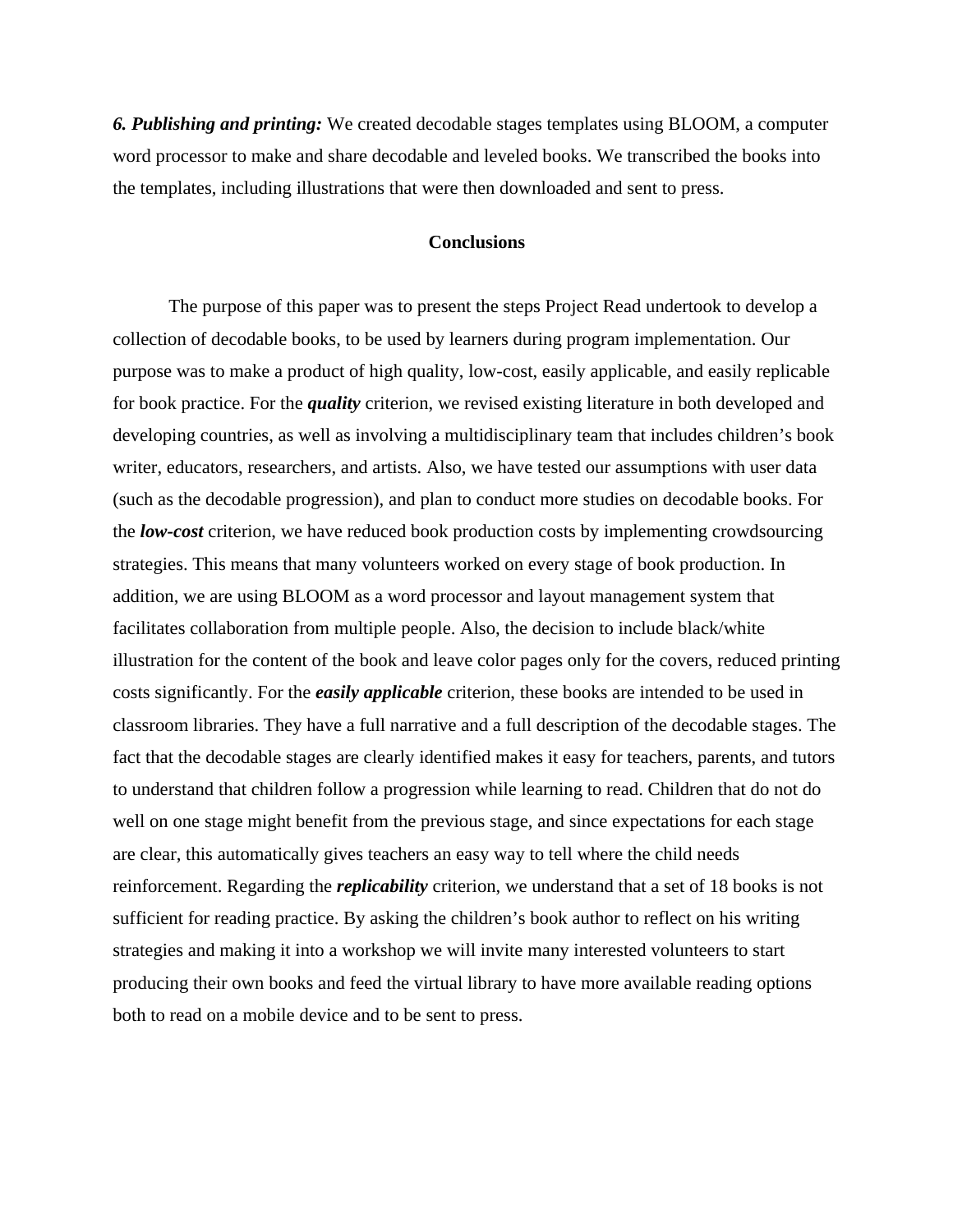It is important to note that decodable books are not the only practice material that should be presented to children while they are acquiring basic literacy skills. This is one research-based resource that aims for student reading success, to make them gain confidence, and practice reading to reach automaticity. However, children need to be exposed to a variety of text so that the abilities acquired during decodable text reading could be translated into other written resources.

## **Acknowledgements**

This document is made possible by the generous support of the American people through the United States Agency for International Development (USAID). The contents are the responsibility of UNIBE and do not necessarily reflect the view of USAID or the United States Government.

Special thanks to Yuan-Fuei Liao, Isabel Fiallo, Arlyn García, Angie Díaz, Tulio Matos, Kutty Reyes, Olga Valdez, Analía Henríquez, and Carolina Marte, for their enthusiasm and willingness to be part of this journey.

## **References**

- Abadzi, H., Marinelli, C. V., Martelli, M., Praphamontripong, P., & Zoccolotti, P. (2013). Visual and linguistic factors in literacy acquisition: Instructional implications for beginning readers in low-income countries.
- Adams, M. J. (2009). Decodable text: Why, when, and how? In E. H. Hiebert & M. Sailors (Eds.), *Finding the right texts: What works for beginning and struggling readers* (pp. 23– 46). New York: The Guilford Press.
- Cheatham, J. P., & Allor, J. H. (2012). The influence of decodability in early reading text on reading achievement: A review of the evidence. *Reading and Writing*, *25*(9), 2223–2246. https://doi.org/10.1007/s11145-011-9355-2

Davidson, M. (2013). *Books that children can read: Decodable books and book leveling*.

Dehaene, S., Pegado, F., Braga, L. W., Ventura, P., Nunes Filho, G., Jobert, A., … Cohen, L.